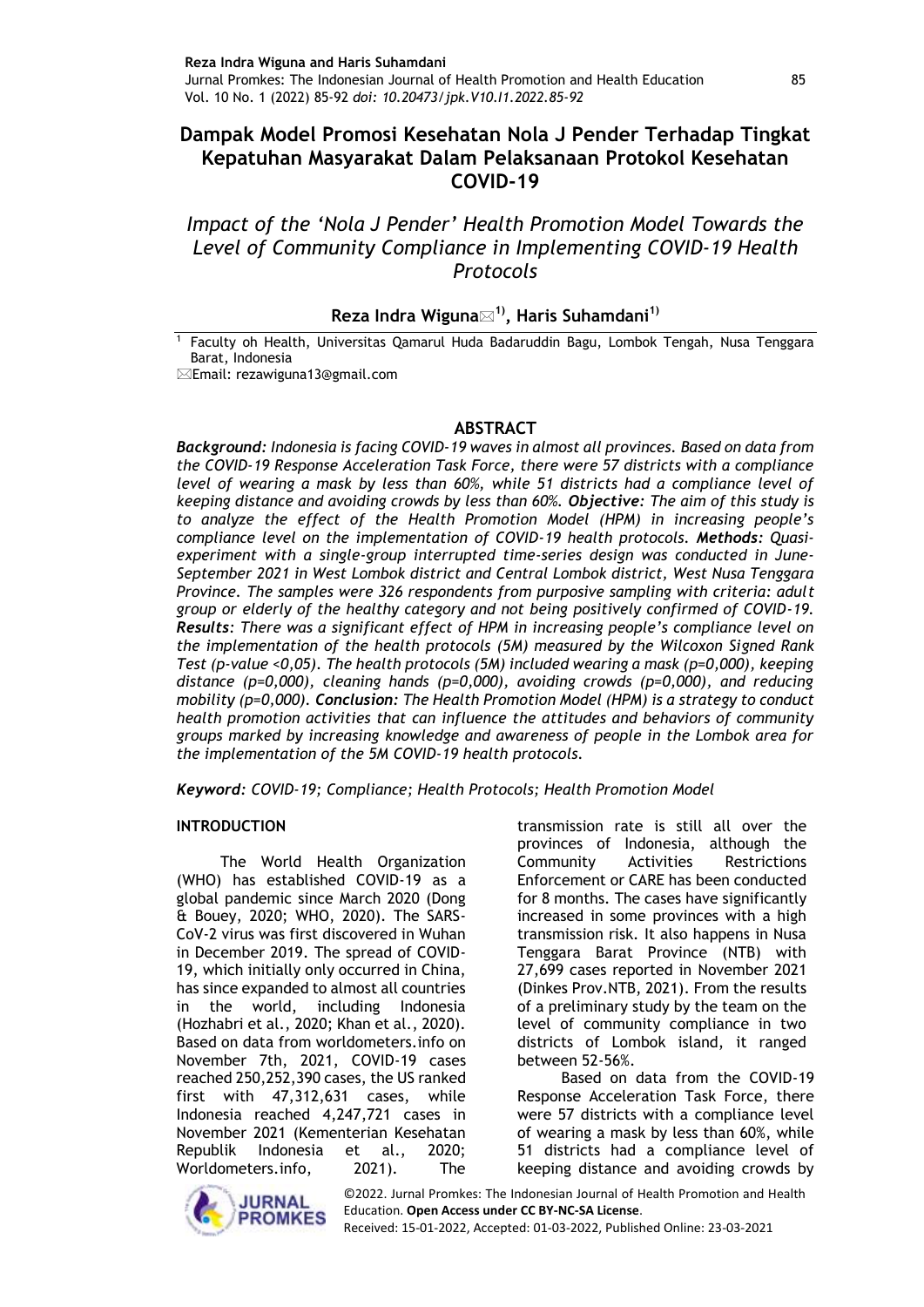less than 60%. The spokesperson of COVID-19 said that the increase of COVID-19 cases in June 2021 was caused by the low compliance level (Kementerian Kesehatan Republik Indonesia et al., 2020). It was proven by research conducted by Wiranti et al. (2020), which showed that 44,6% of people in Depok city had less understanding on the implementation of the health protocols of wearing a mask, cleaning hands, and keeping distance (Wiranti et al., 2020). Sagala, et al. (2020) reported that people's awareness was low (Sagala et al., 2020).

Therefore, a strategic approach to the community is needed with an activity to increase public understanding and change their behaviors towards promotive and preventive health behaviors. Health Promotion Model (HPM) is a model based on the efforts of empowerment of individual abilities to increase the quality of health of people. The HPM model can help health workers to protect individuals and groups that are at risk of getting infected by COVID-19 (Habibzadeh et al., 2021; Pender, 2015). This model also can identify the risk factors to health and behavior possessed by individuals, groups or people in the case of health protocols of COVID-19 (Liveng et al., 2018; Tong et al., 2020). Research study from Agustina (2017) showed that the HPM model affected the increase of perception about the benefit in helping to overcome obstacles, the increase of attitude, and support of family that could increase the respondent's knowledge about pulmonary tuberculosis transmission (Agustina et al., 2017). Imanis (2019) found that there was an effect of family support with the HPM approach to the compliance of medicine consumption of the client. The implementation of HPM focused on the increase of patient abilities of behavioral change (Nadhilah, 2019).

Based on the above phenomenons, the concept of the Health Promotion Model (HPM) was used as an intervention strategy to provide health information education related to the prevention of COVID-19 transmission. This study aims to analyze the effect of HPM in increasing people's compliance level in implementing health protocols of COVID-19 (5M), such as "wearing a mask" (M1), "keeping distance" (M2), "cleaning hand" (M3), "avoiding crowds" (M4), and "reducing mobility" (M5).

#### **METHODS**

*Quasi-experimental* with a singlegroup interrupted time-series design was used to determine the effectiveness of treatment assessed by comparing pretest and posttest. The Health Promotion Model (HPM) was used as an intervention strategy of the health protocol model to measure people's compliance in implementing the health protocols of COVID-19 (5M). The HPM is a concept of empowerment strategy for individuals or groups in the community to change their health behavior, which is implemented by forming groups in the community, then the formed groups are given health education and training, with the aim that they can carry out health promotion activities in the community. The population was determined from the group of adults and elderly, with the samples of 326 respondents consisting of 96 men and 230 women. Purposive sampling technique was used with criteria: a group of adults or elderly included as healthy and not positively confirmed of COVID-19. Furthermore, inclusion criteria in this study were as follows; early adulthood (21-30) to late adulthood (31-60); elderly group (60-75); then respondents who could read.

This study began in June 2021 by preparation for a group formation helped by health cadres groups in 2 research locations, Beleka Village Lombok Barat District and Bagu Village Lombok Tengah District. The intervention was the implementation of the HPM program in order to increase the people's compliance level in implementing health protocols of COVID-19 (5M) by giving research modules of HPM+5M before the intervention. The HPM+5M (Health Promotion Model + 5M) module was an intervention tool to ease the team in conducting data collection. This model consisted of 5M: Wearing mask (M1), Keeping distance (M2), Cleaning hands (M3), Avoiding crowds (M4), and Reducing mobility (M5). This module was a guidebook for respondents to comprehend this HPM research and 5M health protocols. It was also equipped by daily TSM (*Target Sehat Mandiri* or Independent Health Targets) as a healthy lifestyle goal that must be implemented by respondents during COVID-19. This intervention was conducted 8 times in 2 months, the meeting design with the respondents was



©2022. Jurnal Promkes: The Indonesian Journal of Health Promotion and Health Education. **Open Access under CC BY-NC-SA License**.

Received: 15-01-2022, Accepted: 01-03-2022, Published Online: 23-03-2022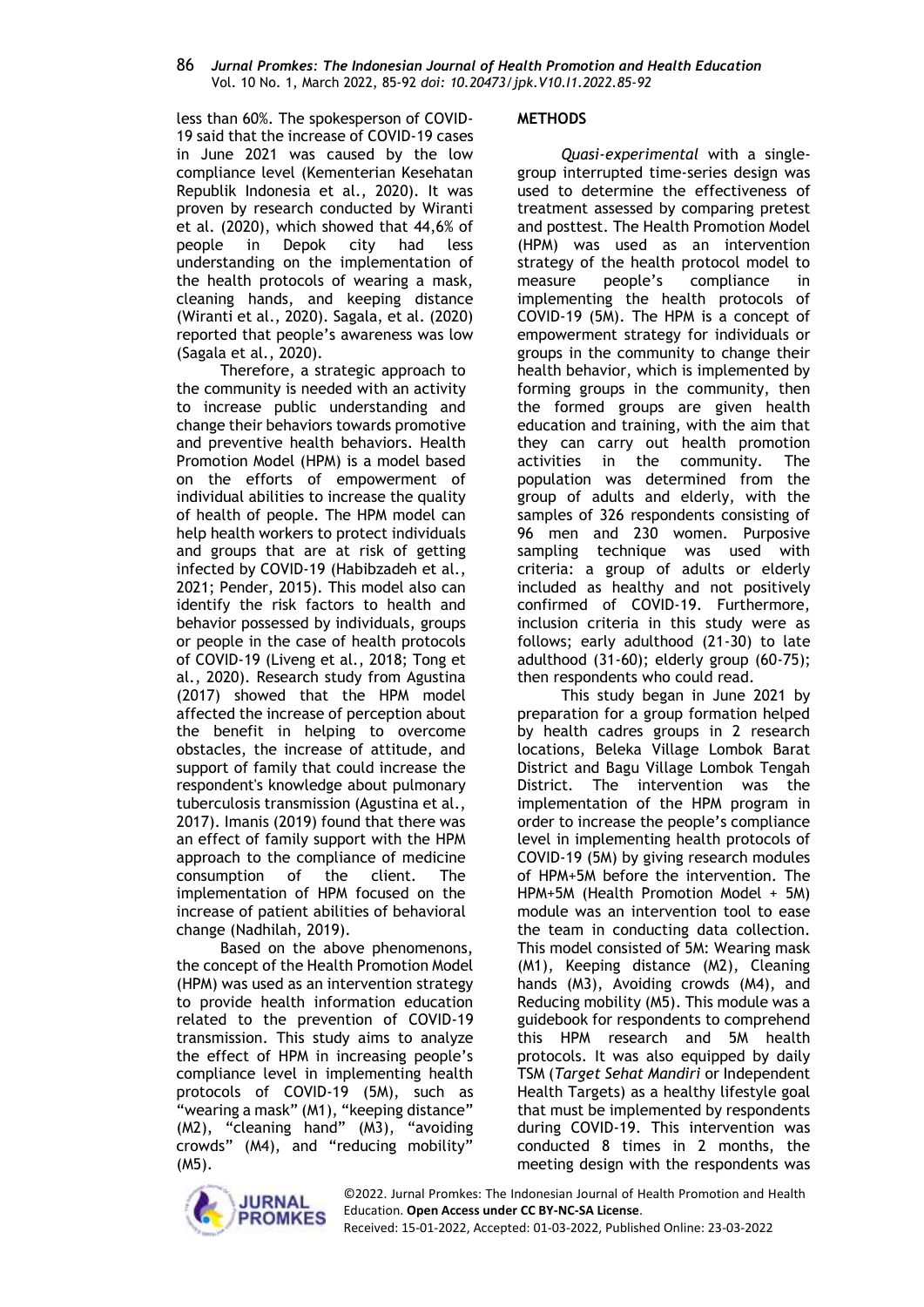a direct meeting with health protocols and physical checking before the activity started. Before conducting the HPM research activity, the researchers coordinated with the community, community leaders, and heads of local villages. Then during the research activity, the team was accompanied by health cadres in the process of data collection. The overall activity process has been described in Table 1 below.

Data collection was conducted in July-September 2021. The characters of research respondents were measured with a questionnaire-based paper during the visit in the research location. The questionnaire was independently developed to determine the respondent's compliance level in implementing the 5M health protocols, such as Wearing a mask (M1), Keeping distance (M2), Cleaning hands (M3), Avoiding crowds (M4), and Reducing mobility (M5). This questionnaire consisted of 25 items, then the scores obtained were categorized into

3 criteria of compliance level; (score 0-8 was categorized as low), (score 9-16 was categorized as medium), and (score 17-25 was categorized as high). Data collected were analyzed for validity using the Pearson correlation test with the lowest value of 0.534 and the highest value of 0.910, while the reliability test showed a consistency value of Alpha Cronbach of 0.81.

Data analysis was processed using the SPSS 25 version. Univariate test was used to describe the respondent characteristics (age, gender, education level), while bivariate test was used to analyze the differences of pretest and posttest means with the Wilcoxon signedranks test (p value  $<$  0,05). This study was conducted after getting the permission and ethical clearance from the Research Ethics Committee of Faculty of Health of Universitas Qamarul Huda Badaruddin Bagu (No. 045/EC/FKES-UNIQHBA/YPPQH/V/2021).

**Table 1***.* Stages of Implementation of HPM Program

The table below describes the process of HPM research activities.

| Activity                                                                                    | <b>Duration</b> |
|---------------------------------------------------------------------------------------------|-----------------|
| Session 1: Orientation session                                                              | 40 Minutes      |
| Pre-test of health protocol compliance (5M) instrument                                      |                 |
| Session 2: Group Formation                                                                  | 60 Minutes      |
| Forming a cadre group, "the HPM group cares about COVID-19"<br>$\qquad \qquad \blacksquare$ |                 |
| Session 3: Discussion session                                                               | 60 Minutes      |
| Giving explanation to the respondents about research                                        |                 |
| instrument and transmission mechanisms of COVID-19                                          |                 |
| Session 4: Discussion session                                                               | 60 Minutes      |
| Giving explanation to the respondents about 5M health                                       |                 |
| protocols                                                                                   |                 |
| Session 5: Discussion session                                                               | 60 Minutes      |
| Giving explanation about how to implement healthy lifestyle<br>-                            |                 |
| (TSM) during pandemic COVID-19                                                              |                 |
| Session 6: Exercise Session                                                                 | 90 Minutes      |
| Giving training to respondents to implement 5M health                                       |                 |
| protocols                                                                                   |                 |
| Session 7: Implementation session                                                           | 90 Minutes      |
| The "HPM group" implements health education or promotion<br>$-$                             |                 |
| about HPM+6M to the public directly                                                         |                 |
| Session 8: Evaluating HPM Program                                                           | 40 Minutes      |
| Post-test of health protocol compliance (5M) instrument                                     |                 |

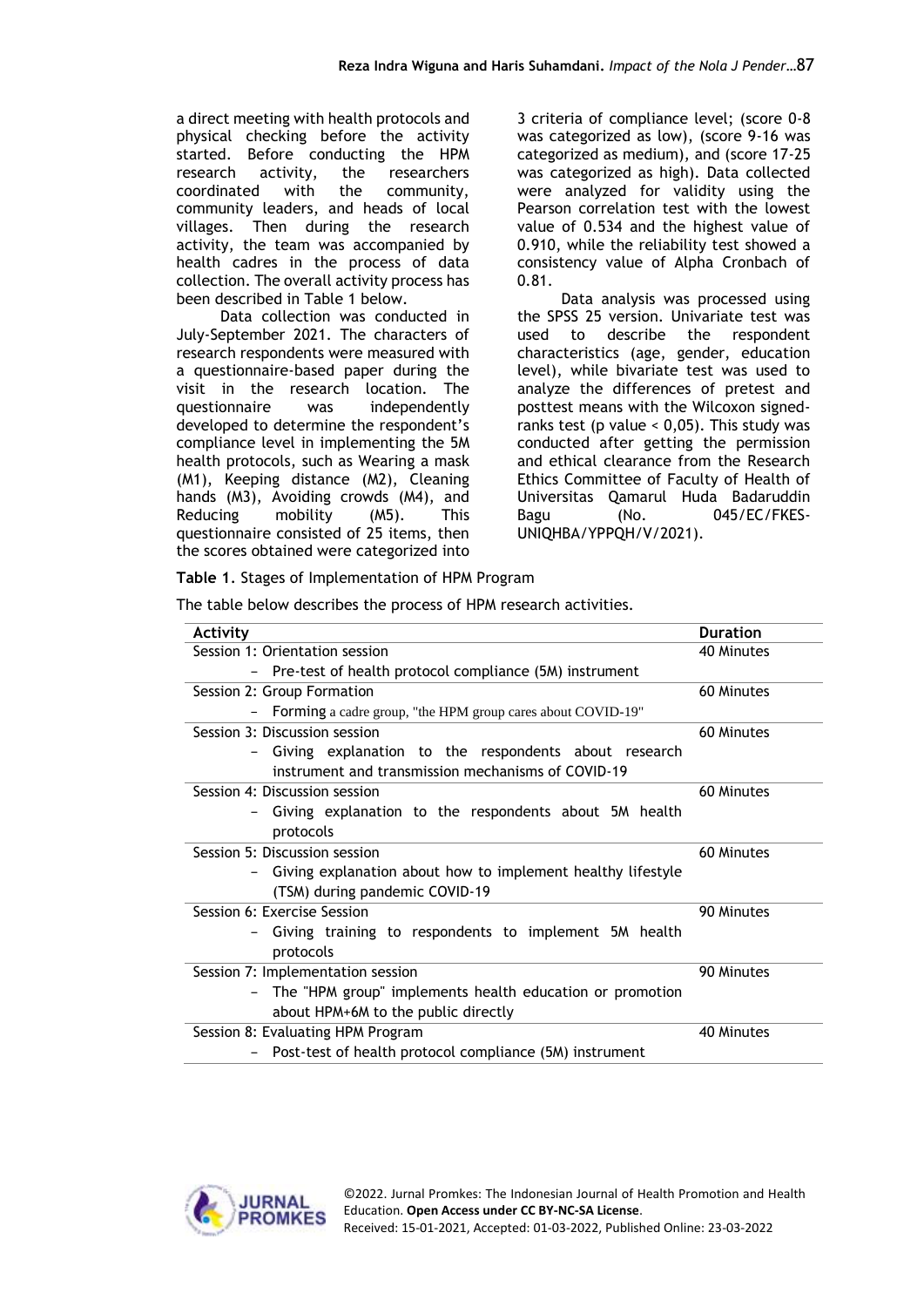### **RESULT AND DISCUSSION**

**Table 2.** Respondent Characteristics

The table below describes the characteristics of the respondents, such as; age, gender, and education level.

| <b>Variable View</b>     | Minimum -Maximum<br>(Years) | Mean + SD      |  |  |
|--------------------------|-----------------------------|----------------|--|--|
| Age                      | $30 - 68$                   | $48,33 + 8,07$ |  |  |
|                          | F                           | %              |  |  |
| Gender                   |                             |                |  |  |
| Men                      | 96                          | 29,4           |  |  |
| Women                    | 230                         | 70,6           |  |  |
| <b>Education</b>         |                             |                |  |  |
| <b>Elementary School</b> | 30                          | 9,2            |  |  |
| Junior High School       | 57                          | 17,5           |  |  |
| Senior High School       | 185                         | 56,7           |  |  |
| Diploma                  | 24                          | 7,4            |  |  |
| <b>Bachelor</b>          | 30                          | 9,2            |  |  |
| Total                    | 326                         | 100            |  |  |

Table 2 shows that the respondent characteristics with the age range of 30- 68 years had a mean value of 48,33 years with a deviation standard of (8,07). The gender of the respondents was dominated by women by 230 respondents (70,6%) then men by 96 respondents (29,4%). The majority had an education level of Senior High School by 185 respondents (56,7%). **Respondents' level of compliance with the COVID-19 health protocols**

Table 3 shows that the level of compliance with the health protocol of wearing a mask at pre-test was dominated by the high category of 236 respondents (72,7%) and increased during the post-test to 296 respondents (90,8%). Keeping distance at pre-test was dominated by the medium category of 182 respondents (55,8%) and post-test was dominated by the high category of 248 respondents (76,1%). Cleaning hands during pre-test was dominated by the medium category of 182 respondents (55,8%) and post-test was dominated by the high category of 293 respondents (89,9%). Avoiding crowds during pre-test was dominated by the medium category of 171 respondents (52,5%) and post-test was dominated by the high category of 290 respondents (89%). Reducing mobility during pre-test was dominated by the medium category of 171 respondents (52,5%) and post-test was dominated by the high category of 264 respondents (81%).



©2022. Jurnal Promkes: The Indonesian Journal of Health Promotion and Health Education. **Open Access under CC BY-NC-SA License**. Received: 15-01-2022, Accepted: 01-03-2022, Published Online: 23-03-2022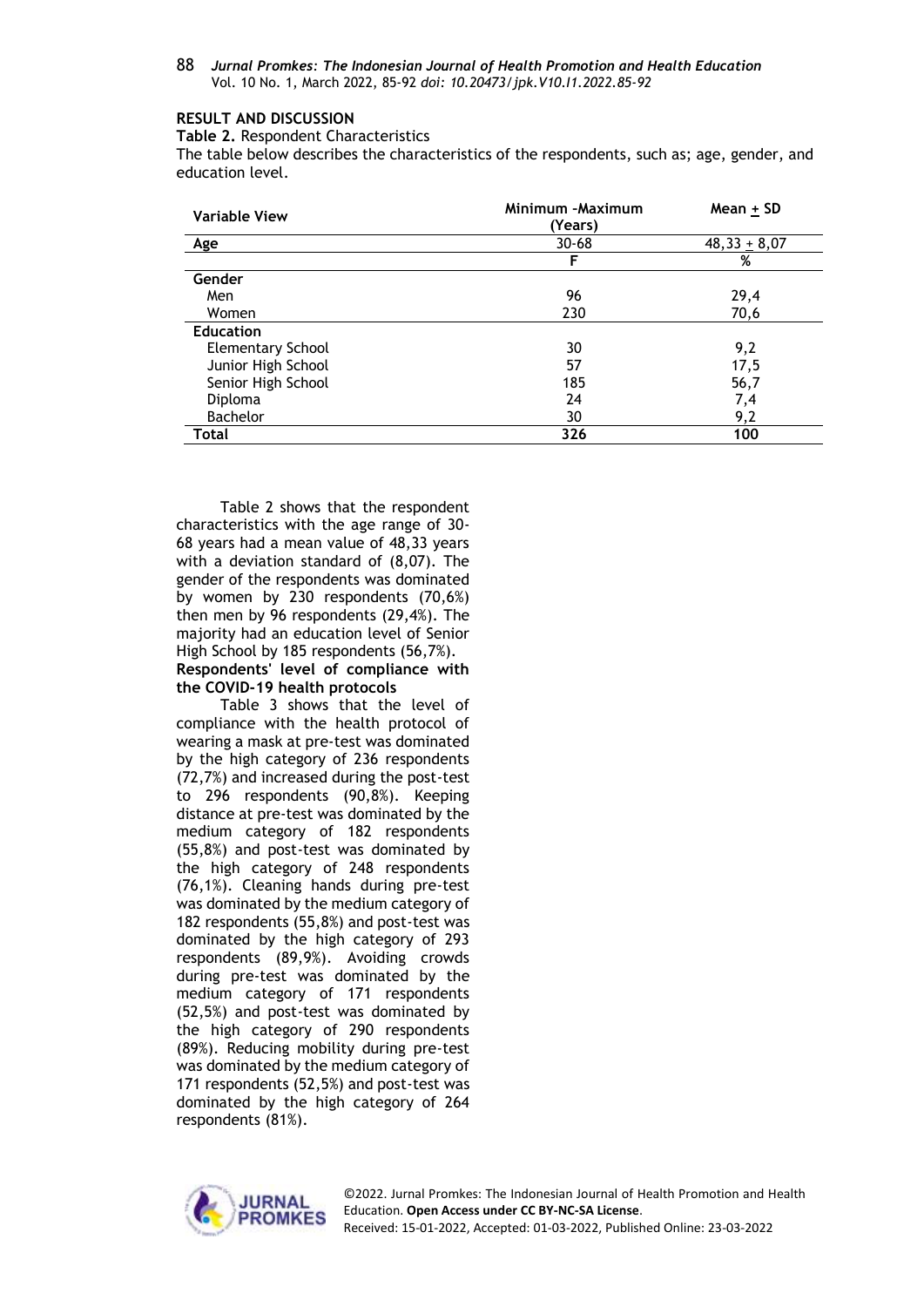| <b>Health Protocols</b> | Category | Pre-test |      | Post-test |          |  |
|-------------------------|----------|----------|------|-----------|----------|--|
|                         |          | F        | %    |           | %        |  |
| Wearing a Mask (M1)     | Low      | 6        | 1,8  | 0         | $\Omega$ |  |
|                         | Medium   | 83       | 25,5 | 30        | 9,2      |  |
|                         | High     | 237      | 72,7 | 296       | 90,8     |  |
| Keeping Distance (M2)   | Low      | 12       | 3,7  |           | 0,9      |  |
|                         | Medium   | 182      | 55,8 | 75        | 23       |  |
|                         | High     | 132      | 40,5 | 248       | 76,1     |  |
| Cleaning Hands (M3)     | Low      | 3        | 0.9  | 0         | 0        |  |
|                         | Medium   | 182      | 55,8 | 33        | 10,1     |  |
|                         | High     | 141      | 43,3 | 293       | 89,9     |  |
| Avoiding Crowds (M4)    | Low      | 12       | 3,7  | U         | 0        |  |
|                         | Medium   | 171      | 52,5 | 36        | 11       |  |
|                         | High     | 143      | 43,9 | 290       | 89       |  |
| Reducing Mobility (M5)  | Low      | 12       | 3,7  |           | 0,9      |  |
|                         | Medium   | 171      | 52,5 | 59        | 18,1     |  |
|                         | High     | 143      | 43,9 | 264       | 81       |  |

**Table 3.** The Distribution of Compliance with Health Protocols

|  |                                         |  |  |  | Tabel 4. The Differences of "Mean of Pretest and Posttest" of Compliance Level in |  |
|--|-----------------------------------------|--|--|--|-----------------------------------------------------------------------------------|--|
|  | Implementing Health Protocols in Lombok |  |  |  |                                                                                   |  |

|                                 | Analysis Results of Wilcoxon Signed Rank Test |     |                |         |  |  |  |
|---------------------------------|-----------------------------------------------|-----|----------------|---------|--|--|--|
|                                 | <b>Information</b>                            | N   | Mean + SD      | P Value |  |  |  |
| <b>HPM - Health Protocol 5M</b> |                                               |     |                |         |  |  |  |
| 1. Wearing a Mask               | Pre-test                                      | 326 | $18,31 + 3,2$  | 0,000   |  |  |  |
|                                 | Post-test                                     | 326 | $20,81 + 2,91$ |         |  |  |  |
| 2. Keeping Distance             | Pre-test                                      | 326 | $16,45 + 3,31$ | 0,000   |  |  |  |
|                                 | Post-test                                     | 326 | $19,4 + 3,36$  |         |  |  |  |
| 3. Cleaning Hands               | Pre-test                                      | 326 | $16,96 + 2,82$ | 0,000   |  |  |  |
|                                 | Post-test                                     | 326 | $20,66 + 2,77$ |         |  |  |  |
| 4. Avoiding Crowds              | Pre-test                                      | 326 | $16,6 + 3,23$  | 0,000   |  |  |  |
|                                 | Post-test                                     | 326 | $20,66 + 2,89$ |         |  |  |  |
| 5. Reducing Mobility            | Pre-test                                      | 326 | $16,65 + 3,24$ | 0,000   |  |  |  |
|                                 | Post-test                                     | 326 | $20,18 + 3,2$  |         |  |  |  |

Table 4 shows that there were positive influences to successful level in giving health promotion model to increase<br>
Lombok beople's compliance in Lombok people's compliance in implementing the 5M health protocols measured by the Wilcoxon signed rank test to differ the mean of pretest and posttest with p-value  $< 0.05$  : (1) Wearing a mask with  $p = 0,000 < 0,05$ ; (2) Keeping distance with p=0,000 < 0,05; (3) Cleaning hands with  $p=0,000 < 0,05$ ; (4) Avoiding Crowds with p=0,000 < 0,05; and (5) Reducing Mobility with  $p=0,000 < 0,05$ , which means all hypothesis were accepted.

The implementation of the HPM Program was a strategy used by the researcher as a health promotion model given to the respondents to increase their compliance in implementing health protocols of COVID-19 (5M). Furthermore, this HPM model was also able to identify the risk factors of respondents to the health behavior that has been conducted



and TSM (*Target Sehat Mandiri*) that should be reached in the case of compliance of 5M health protocols. It was explained in the HPM+5M module which was made as an activity guidebook of the research to the respondents.

©2022. Jurnal Promkes: The Indonesian Journal of Health Promotion and Health Research results showed that respondent's compliance level in implementing the 5M health protocols before the HPM activity started, was mostly in the "medium" category with a mean value of 16,99. This indicates that most individuals have realized the benefits if they implemented the health protocols. It is in accordance with the report of Kaim et al (2021) that more than a half of people in Israel have realized the importance of health protocols, proven by the compliance level of people in Israel that was categorized as medium (53,9%) and high (40,6%) (Kaim et al., 2021). While the main factor reported by the respondents who resisted the compliance of health protocols was the desire to maintain

Education. **Open Access under CC BY-NC-SA License**. Received: 15-01-2021, Accepted: 01-03-2022, Published Online: 23-03-2022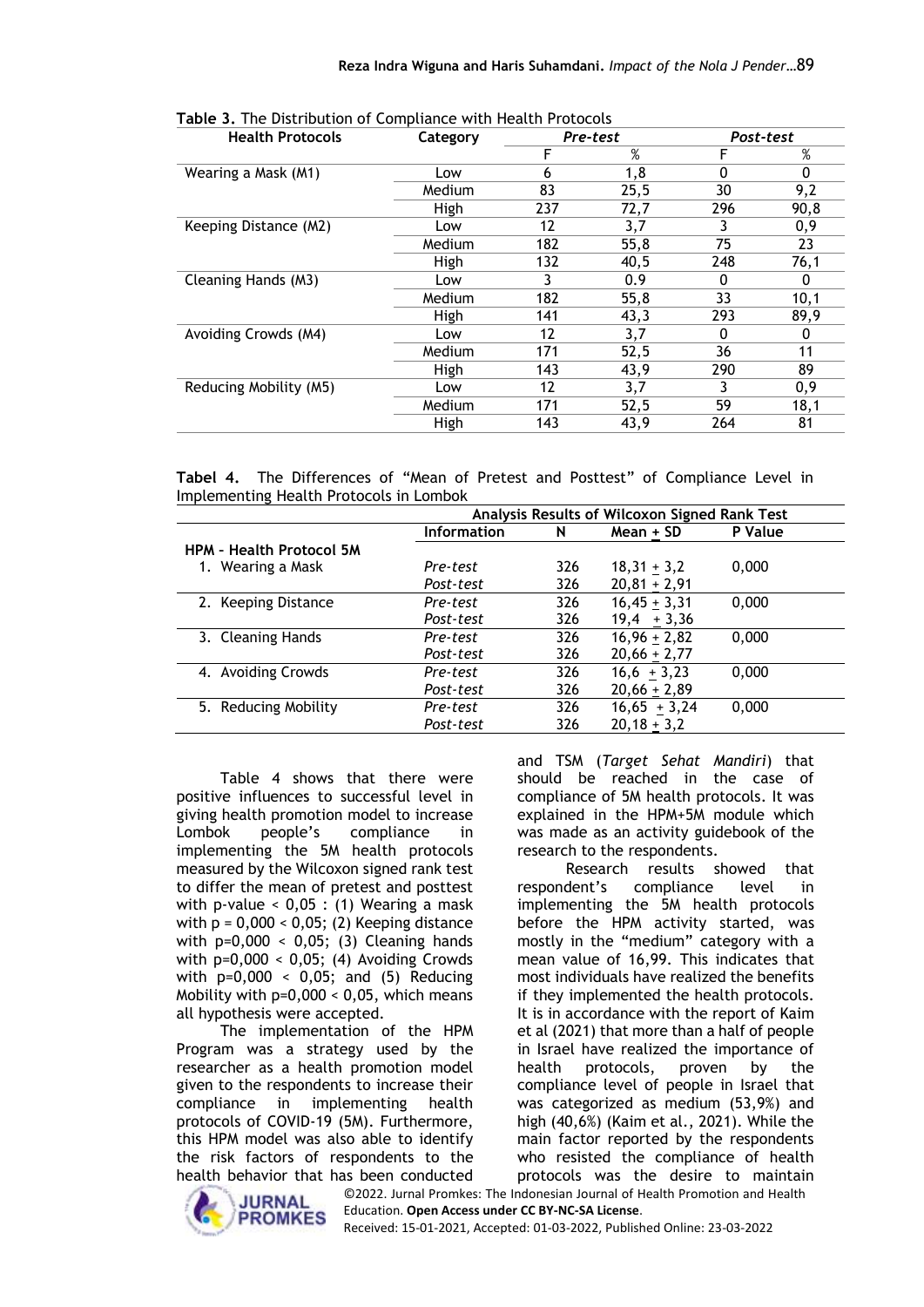normal lives before COVID-19, followed by the fear of economic loss. The least common factor was because of the lack of trust in the effectiveness of the government's policy (Kaim et al., 2021). It is also in accordance with the statement of Regi et al (2020) that the majority of people would feel very easy to avoid getting infected by coronavirus if they implemented health protocols required by the government (Jose et al., 2021).

During 2 months of the activity of the HPM program, there was an increase in the mean value of compliance level (20,34). Most of the respondents were categorized as "high" in implementing health protocol of COVID-19 (5M) which consisted of: Wearing a mask (M1), Keeping distance (M2), Cleaning hands (M3), Avoiding crowds (M4), and Reducing mobility (M5). It shows that there was an increase of most respondents' knowledge accompanied by attitude and behavior changes in an effort to prevent COVID-10. This finding is in accordance with the study conducted by Madan *et al* (2021) about implementing health protocols and lockdown policy in India, that 78% of respondents preferred strict restrictions, 82% of respondents preferred cleaning hands regularly as the best way to decrease the spread of COVID-19, 60% of respondents assumed that staying at home was the important way to keep distance, and 67% of respondents felt that wearing a mask and gloves was the significant way to decrease the probability of getting COVID-19 infection (Madan et al., 2021). It is in accordance with the research of Afro (2021) in East Java Province, Indonesia, which identified that perception of benefits was the most influential factor to people's compliance behavior in better implementing health protocols, because it was obtained by people when they implemented health protocols such as wearing a mask, keeping distance, and cleaning hands thus it would give significant benefits to avoid COVID-19 infection and would result in a high compliance level of health (Afro, 2021). It is in line with the statement of Hall (2012) that people would take action to prevent illness if they believed that the benefits of the action taken were bigger than the resistance felt or the cost needed (Chen et al., 2021).

Health promotion has a long tradition in helping communities to



increase the control on the factors that determine people's health. Ottawa charter emphasized the importance of direct community involvement in the health need analysis, problem priority setting, empowerment program, partnerships strengthening, and health policy support (Aung et al., 2020; Barmania & Reiss, 2020; Cortez et al., 2020; van den Broucke, 2021). Model innovation, intervention strategy, and people empowerment activity that can be done by the researcher and health promotion practitioners may provide guidance for people to face the COVID-19 pandemic (Rahmatina & Erawati, 2020; Ratima, 2019). Then, it is adopted in this study related to the Health Promotion Model (HPM) that the activity combines education and training and is closed by the formation of health cadres group, since people's involvement as direct respondents can determine substantial differences in the results of the HPM activity and strengthen their capacity to overcome problems of TSM that must be reached for health behavior changes to prevent the spread of COVID-19 (Khoshnood et al., 2018; Pender, 2015; Wiguna et al., 2021).

### **CONCLUSION**

The Health Promotion Model (HPM) is an intervention strategy allowing the team to conduct health promotion activity that aims at attitude and behavior changes of people, which indirectly makes the respondent group a model of health promotion. As a health promotion, respondents can forward benefits information about how to prevent COVID-19 in their environment. This activity also affects other people's awareness within the region of the research location in implementing the health protocols of COVID-19 (5M). For further research, the authors hope that it will be conducted to a bigger population from all age categories and be able to analyze the dominant factors that affect people's compliance level in implementing the newest policy of the Government of Indonesia, which is the 6M health protocols.

### **ACKNOWLEDGMENTS**

The authors would like to thank the Directorate General of Higher Education, Research and Technology, Ministry of Education, Culture, Research and Technology of the Republic of Indonesia

©2022. Jurnal Promkes: The Indonesian Journal of Health Promotion and Health Education. **Open Access under CC BY-NC-SA License**. Received: 15-01-2022, Accepted: 01-03-2022, Published Online: 23-03-2022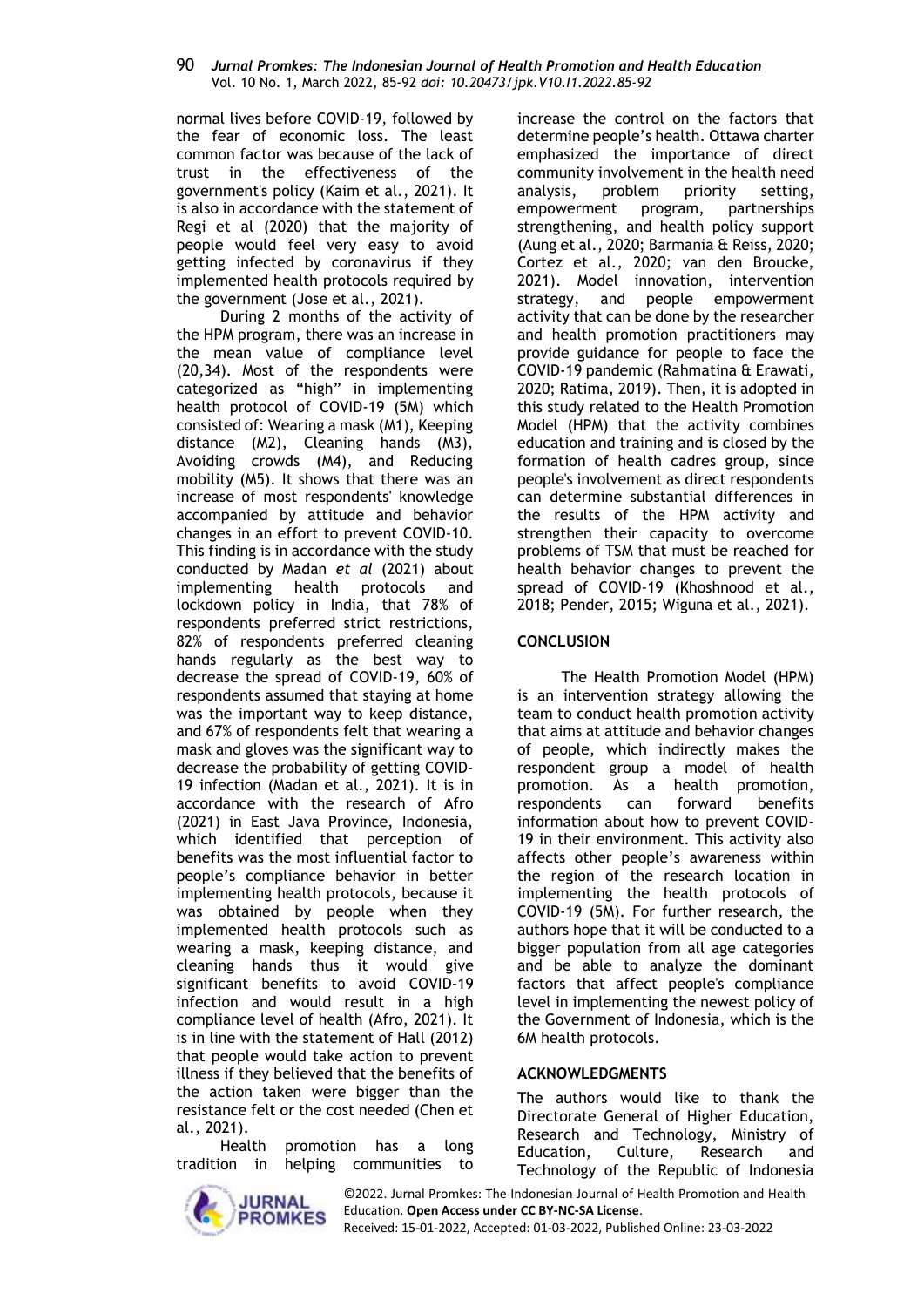(KEMDIKBUD-RISTEK RI) who has funded this research, and the community parties directly involved in this research.

### **REFERENCES**

- Afro, R. C. (2021) 'Analisis Faktor Yang Mempengaruhi Kepatuhan Terhadap Protokol Kesehatan Saat Pandemi Covid-19 Pada Masyarakat Jawa Timur: Pendekatan Health Belief Model', *Journal of Community Mental Health and Public Policy*, 3(1), pp. 1–10. doi: 10.51602/cmhp.v3i1.43.
- Agustina, Y., Amin, M. and Sukartini, T. (2017) 'Health Coaching Berbasis Health Promotion Model Terhadap Peningkatan Efikasi Diri dan Perilaku Pencegahan Penularan Pada Pasien TB Paru', *Jurnal Penelitian Kesehatan Suara Forikes*, VIII, pp. 172–179.
- Aung, M. N. *et al.* (2020) 'Sustainable health promotion for the seniors during COVID-19 outbreak: A lesson from Tokyo', *Journal of Infection in Developing Countries*, 14(4), pp. 328–331. doi: 10.3855/JIDC.12684.
- Barmania, S. and Reiss, M. J. (2020) 'Health promotion perspectives on the COVID-19 pandemic: The importance of religion', *Global Health Promotion*, 28(1), pp. 15–22. doi: 10.1177/1757975920972992.
- van den Broucke, S. (2021) 'Why health promotion matters to the COVID-19 pandemic, and vice versa', *Health Promotion International*, 35(2), pp. 181–186. doi: 10.1093/HEAPRO/DAAA042.
- Cortez, A. C. L. *et al.* (2020) 'Centers of physical activities and health promotion during the COVID-19 pandemic', *Revista da Associacao Medica Brasileira*, 66(10), pp. 1328– 1334. doi: 10.1590/1806- 9282.66.10.1328.
- Dinkes Prov.NTB (2021) *Data COVID-19 NTB*. Mataram. Available at: [https://corona.ntbprov.go.id/.](https://corona.ntbprov.go.id/)
- Dong, L. and Bouey, J. (2020) 'Public Mental Health Crisis during COVID-19 Pandemic, China', *Emerging infectious diseases*. 2020/06/21, 26(7), pp. 1616–1618. doi: 10.3201/eid2607.200407.
- Habibzadeh, H. *et al.* (2021) 'The effect of educational intervention based on Pender's health promotion model on



quality of life and health promotion in patients with heart failure: an experimental study.', *BMC cardiovascular disorders*, 21(1), p. 478. doi: 10.1186/s12872-021- 02294-x.

- Hall, K. S. (2012) 'The Health Belief Model Can Guide Modern Contraceptive Behavior Research and Practice', *Journal of Midwifery and Women's Health*, pp. 74–81. doi: 10.1111/j.1542-2011.2011.00110.x.
- Hozhabri, H. *et al.* (2020) 'The Global Emergency of Novel Coronavirus (SARS-CoV-2): An Update of the Current Status and Forecasting', *International journal of environmental research and public health*, 17(16), p. 5648. doi: 10.3390/ijerph17165648.
- Jose, R. *et al.* (2021) 'Public perception and preparedness for the pandemic COVID 19: A Health Belief Model approach', *Clinical Epidemiology and Global Health*, 9(June 2020), pp. 41–46. doi: 10.1016/j.cegh.2020.06.009.
- Kaim, A. *et al.* (2021) 'Factors that enhance or impede compliance of the public with governmental regulation of lockdown during COVID-19 in Israel', *International Journal of Disaster Risk Reduction*, 66(September), p. 102596. doi: 10.1016/j.ijdrr.2021.102596.
- Kementerian Kesehatan Republik Indonesia *et al.* (2020) 'Survei Penerimaan Vaksin COVID-19 di Indonesia', *Satuan Gugus Tugas Penanganan COVID-19*, (November), pp. 1–26.
- Khan, S. *et al.* (2020) 'Emergence of a Novel Coronavirus, Severe Acute Respiratory Syndrome Coronavirus 2: Biology and Therapeutic Options.', *Journal of clinical microbiology*, 58(5). doi: 10.1128/JCM.00187-20.
- Khoshnood, Z., Rayyani, M. and Tirgari, B. (2018) 'Theory analysis for Pender's health promotion model (HPM) by Barnum's criteria: a critical perspective.', *International journal of adolescent medicine and health*, 32(4). doi: 10.1515/ijamh-2017- 0160.
- Liveng, A., Andersen, H. M. and Lehn-Christiansen, S. (2018) 'Health promotion in context: A reflectiveanalytical model.', *Scandinavian journal of public health*,

©2022. Jurnal Promkes: The Indonesian Journal of Health Promotion and Health Education. **Open Access under CC BY-NC-SA License**. Received: 15-01-2021, Accepted: 01-03-2022, Published Online: 23-03-2022